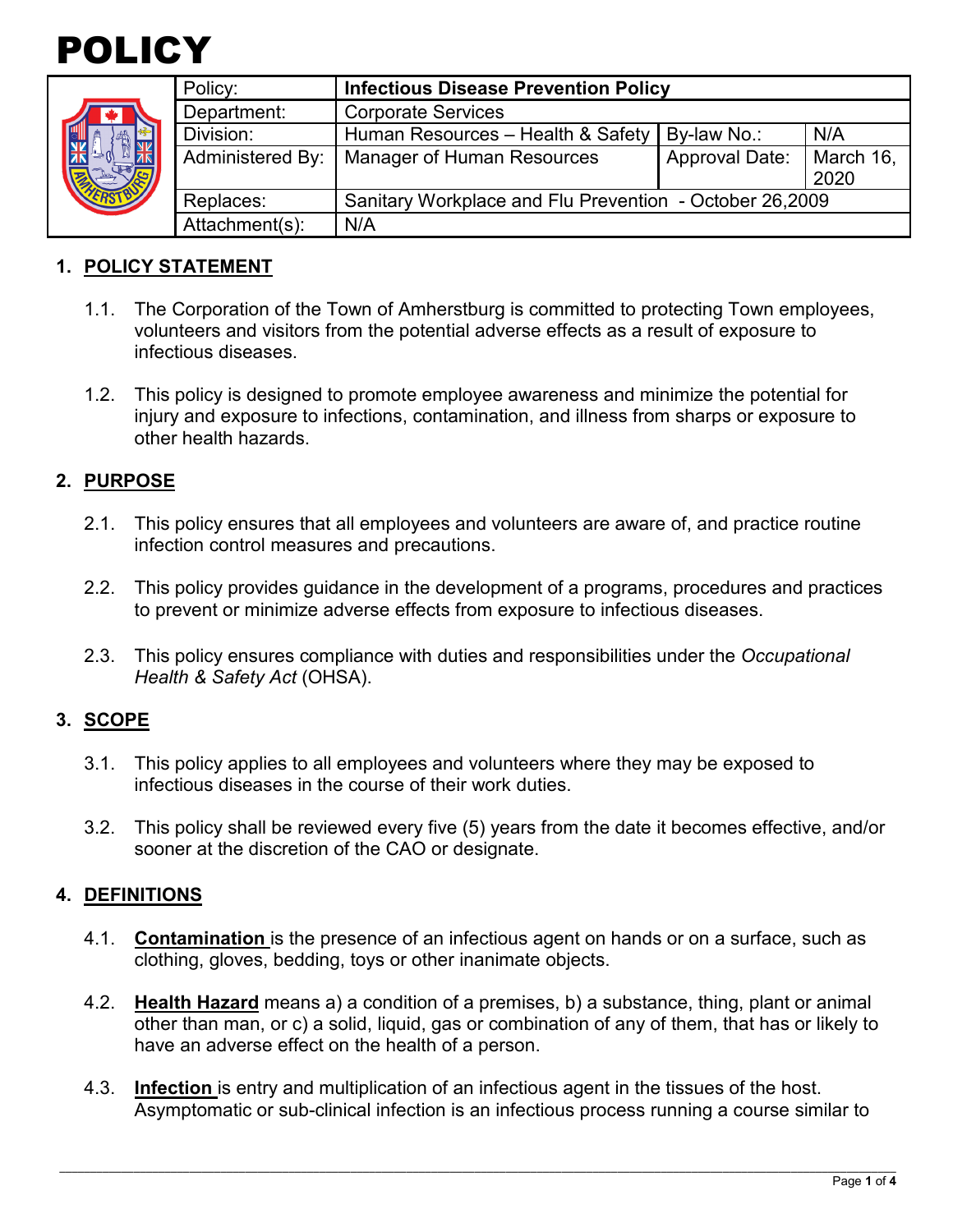that of clinical disease but below the threshold of clinical symptoms. Symptomatic or clinical infection is one resulting in clinical signs and symptoms (disease).

- 4.4. **Infectious Disease** is a disease due to a specific microbial agent or its toxic products that can be transmitted from an infected person, animal, plant or inanimate source e.g. water, food, soil etc. to a susceptible host.
- 4.5. **Risk Assessment** is an evaluation of the interaction between the worker and the area/environment where the work is performed to assess and analyze the potential for exposure to infectious diseases.
- 4.6. **Sharps** means any object or instrument capable of causing punctures or cuts, including, but not limited to, needles, syringes, scalpels and razor blades.
- 4.7. **Sharps Container** means a puncture and leak resistant container with a fill line designed for the safe disposal of sharps.

Other common definitions, acronyms, and terms are available in the Glossary located on the Town's Policies webpage.

### **5. INTERPRETATIONS**

Any reference in this policy to any statute or any section of a statute shall, unless expressly stated, be deemed to be reference to the statute as amended, restated or re-enacted from time to time. Any references to a by-law or Town policy shall be deemed to be a reference to the most recent passed policy or by-law and any replacements thereto.

### **6. GENERAL CONDITIONS**

- 6.1. Best control practices include, but are not limited to:
	- 6.1.1. Conducting regular assessments of work site locations to determine risk of exposure to infectious diseases.
	- 6.1.2. Conduct regular inspection of work sites to ensure areas are free of debris and in compliance with the OHSA.
	- 6.1.3. Be aware of potential hazards in the work place.
	- 6.1.4. Establish preventative strategies and practices to reduce or eliminate the risk of exposure to infectious diseases.
	- 6.1.5. Enforce compliance with established procedures to minimize risk of exposure.
	- 6.1.6. Provide ongoing education and training in the area of infectious diseases.
	- 6.1.7. Report to Human Resources any suspected cases of communicable diseases as noted in the *Infectious Disease Prevention Procedure*.
	- 6.1.8. Encourage hand hygiene practices in all departments. Provide waterless solutions (hand sanitizers) where appropriate.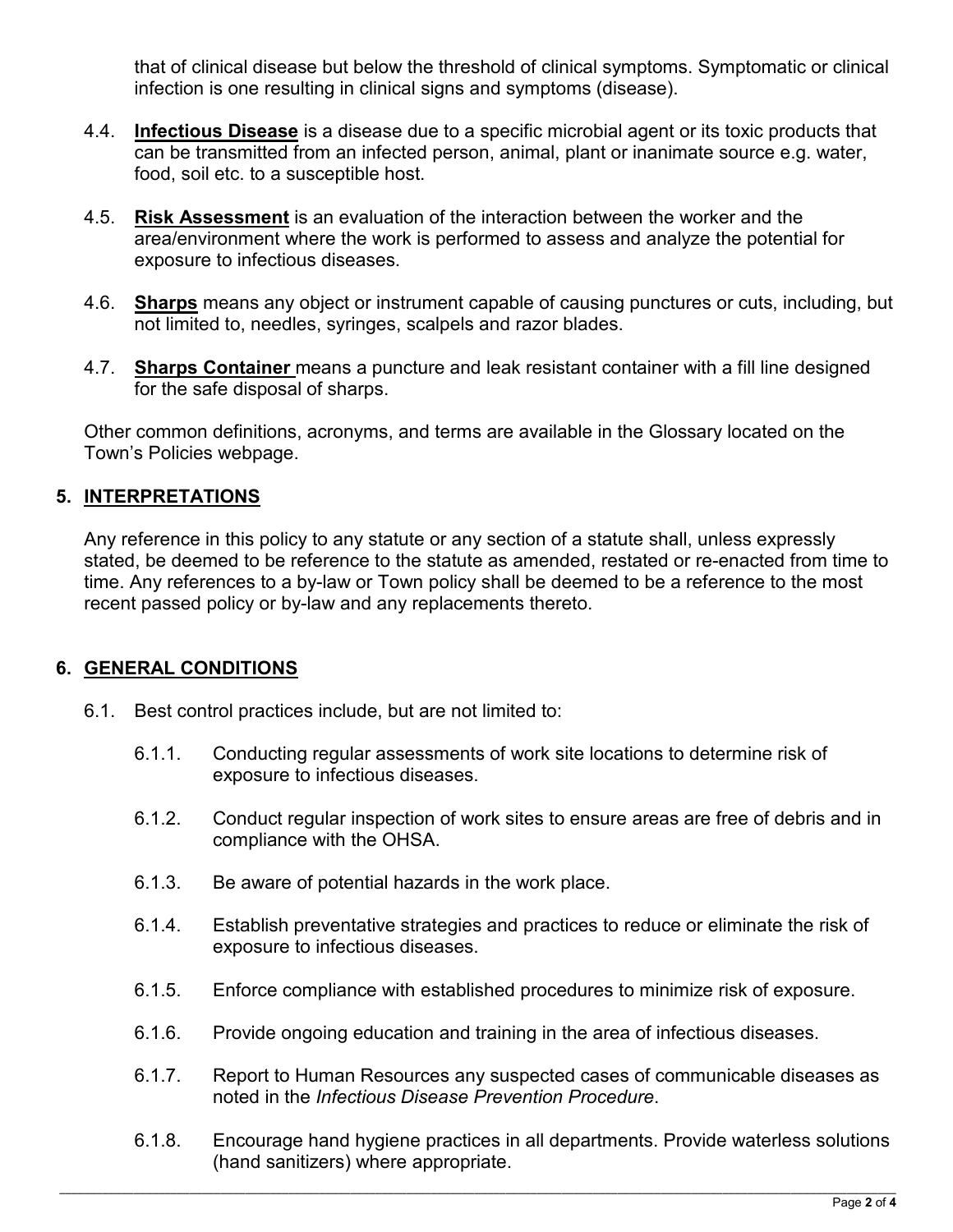- 6.1.9. Clean and disinfect surfaces that are frequently touched, i.e. desk, keyboard, phone etc.
- 6.1.10. Clean and disinfect equipment and material on a regular basis.
- 6.1.11. Where applicable, provide instruction for proper cleaning and disinfecting requirements including frequency and assigning responsibility.
- 6.1.12. Comply with sick leave policies and procedures
- 6.1.13. Provide First Aid and CPR training for a core group of employees.
- 6.1.14. Provide First Aid equipment and supplies as appropriate.

#### · **7. RESPONSIBILITIES**

- 7.1. **Council** has the authority and responsibility to:
	- 7.1.1. Adopt the *Infectious Disease Prevention Policy*.
- 7.2. All **Directors and Managers** has the authority and responsibility to:
	- 7.2.1. Ensure that the *Infectious Disease Prevention Policy* and any related procedures are reviewed with staff at orientation and on a regular basis afterwards.
- 7.3. **Human Resources (HR)** has the authority and responsibility to:
	- 7.3.1. Report to the Windsor Essex-County Health Unit any diseases of public health significance as outlined in the *Infectious Disease Prevention Procedure*.
	- 7.3.2. Maintain documentation regarding infection prevention and control training.
	- 7.3.3. Keep statistics on exposures to assist in planning prevention strategies.
	- 7.3.4. Involve the Joint Health & Safety Committee in the development of, or improvements to, existing safe work policies and procedures, as needed.
- 7.4. **All Supervisors** have the authority and responsibility to:
	- 7.4.1. Identify the hazard(s) or sources of infection that are, or may be, in the workplace.
	- 7.4.2. Identify whether jobs present risk of exposure to infectious diseases and the type/nature of the exposure (inhalation, skin contact).
	- 7.4.3. Ensure procedures are in writing, and are regularly reviewed to reflect current knowledge and practice.
	- 7.4.4. Ensure that all employees are informed of and familiar with:
		- 7.4.4.1. The potential hazard of infectious disease exposure in their workplace;
			- 7.4.4.2. The measures to be taken to protect against the hazard (routine practices, additional precautions);
			- 7.4.4.3. The post-exposure protocol and the process for reporting infectious disease exposures;
			- 7.4.4.4. Hand hygiene requirements.
	- 7.4.5. Provide personal protective equipment that offers the appropriate degree of protection and instruct on its use and disposal.
	- 7.4.6. Report to HR any discovery of sharps whether or not an injury has occurred.